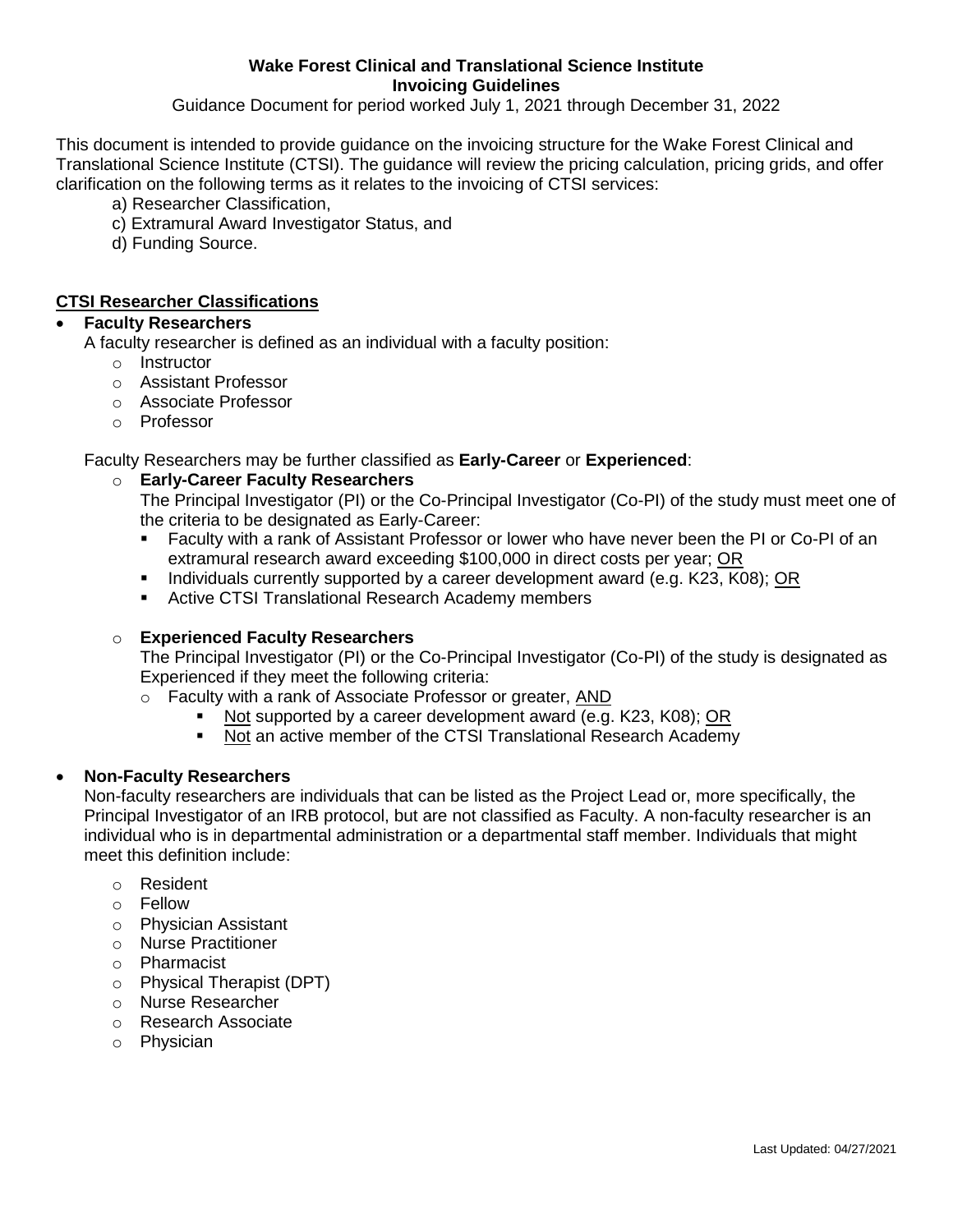# **Extramural Award Investigator Status**

## **Principal Investigator**

A Principal Investigator (PI) is defined as the individual who is designated as the lead researcher for a grant. This individual may be a Faculty Researcher or Non-Faculty Researcher, and is listed on the IRB protocol. This role is determined at the time of Notice of Award and IRB approval.

## **Co-Principal Investigator**

A Co-Principal Investigator (Co-PI) is defined as an individual who shares responsibility for the grant with the Principal Investigator. This individual may be a Faculty Researcher or Non-Faculty Researcher, and is listed on the IRB protocol. This role is determined at the time of Notice of Award and IRB approval.

## **Contact Principal Investigator**

A Contact Principal Investigator is responsible for communication between the PI/Co-PI and the funding source. This role is determined at the time of Notice of Award.

## **Funding Sources**

## **Federal/Foundation/Association**

Projects are investigator-initiated and may be funded by a for-profit, non-profit, state, or federal agency. Examples of funding sources include, but are not limited to:

- o Federal National Institute of Health (NIH), Department of Defense (DoD), PCORI
- o Foundation Anesthesia Patient Foundation, Burroughs Wellcome Fund, Whitehall Foundation, Michael J Fox Foundation
- o Association American Diabetes Association, American Heart Association, American Federation for Aging Research

## **Industry Supported**

Grants and contracts are supported, though the provision of funding, drug, or device, by industry and typically have set costs as agreed through budget negotiations. Examples of industry partners/collaborators include but are not limited to Pfizer, Gilead, and AstraZeneca.

#### **Institutional/Unfunded**

Grants are investigator-initiated and supported by institutional or departmental funding.

## **Institutionally-Supported Center Funded Pilot**

Request for Applications (RFAs) are released by Institutionally-Supported Research Centers and Institutes for response by Faculty. The RFAs have a target audience with specific parameters that would support the goals of the Center. Grant funding is supported by institutional or departmental funding through the Institutionally-Supported Research Center.

#### **CTSI Funded Pilot**

Request for Applications (RFAs) are released by the Wake Forest CTSI and funding is supported by the CTSA/NCATS grant. The RFAs have a target audience with specific parameters that would support a specific initiative.

## **Additional Guidance**

- Pricing is calculated per project, based on the Principal Investigator or Co-Principal Investigator's researcher classification and source of funding.
- Pricing will be updated each year.
	- $\circ$  For the transition period of 2021-2022, the period worked is defined as an 18-month period of July 1, 2021 – December 31, 2022.
	- $\circ$  Beginning January 1, 2023, the period worked will be a traditional calendar year of January 1 December 31, each year.
- Rates will no longer be grandfathered based on a previous year's rates.